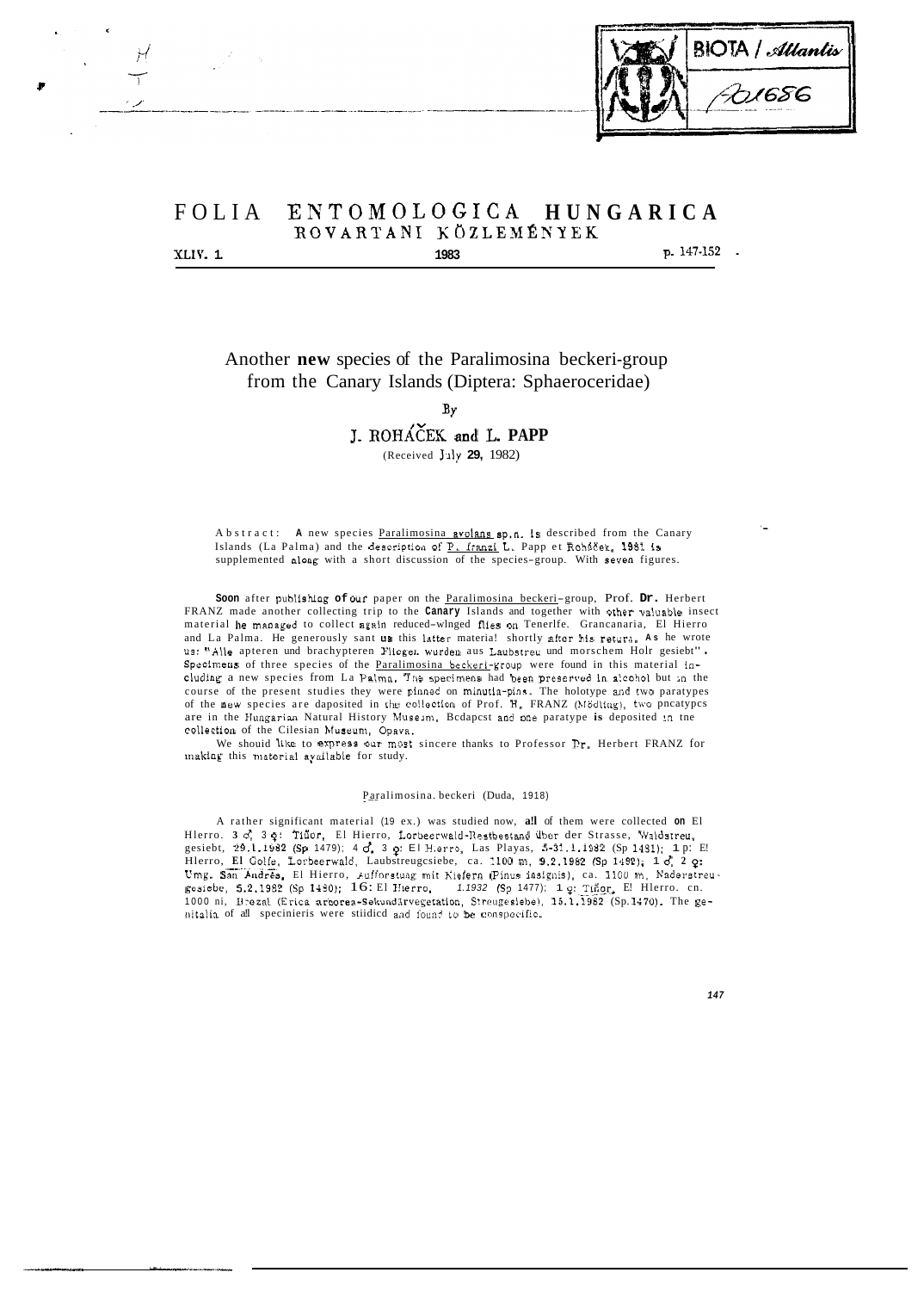Paralimosina avelans sp.n. (Figs 1-5)

of ruiddle second tarsomere: 0.145, length of abdomen: 0.84. on costal vein : 0.10, length of middle fibis: 0.48, length of middle metatarsus: 0.29, length of inner vertical: 0.28, length of vibrissa: 0.23, length of postalar bristle: 0.29, bassal bristle body characteristics of holotype male: length of aristia: 0.63, middle interfrontal 0.17, length Measurements in mm: body length 1.71 (holotype), 1.69-1.81 (paratype males); wings 0.96 of  $(9.947, 1.01 \times 0.34)$  and  $(9.96, 0.88 \times 0.38, 0.80 \times 0.37, 0.99 \times 0.947, 1.01 \times 0.48$  (paratypes);

far removed from cach other. Height of eyes 0.26 mm, width of gena at narrowest 0.10 mm, (0,067 mm on holotype) anterior pair thin and even shorter on majority of specimens. Antennae and shorter than posterior one (7:16, or 0.08 mm: 0.18 mm). Posterior interfrontal pair short lighter: yellowish brown. Frontal triangle trapezoidal, weakly shining. Anterior ors much thinner Body and legs dark brown, subshuing, only knees, apices of fibrae and ventral side of tarsi





Tigs 1-2. Parallmost<br>an evolute sp., p. profess  $\alpha$ , the protection and  $\alpha$ ,<br>1 mm for Fig. 2

 $\tilde{\mathbf{a}}$ 

Fig. 3-5. Paralimosina avolans ep.n., paralype nade - 3: telomore (surstylus) in sublateral - 4: acdengla tendinosina avolans ep.n., paralype 5. as a complex - 5: post\_outle. Suches: 0.40; on the SE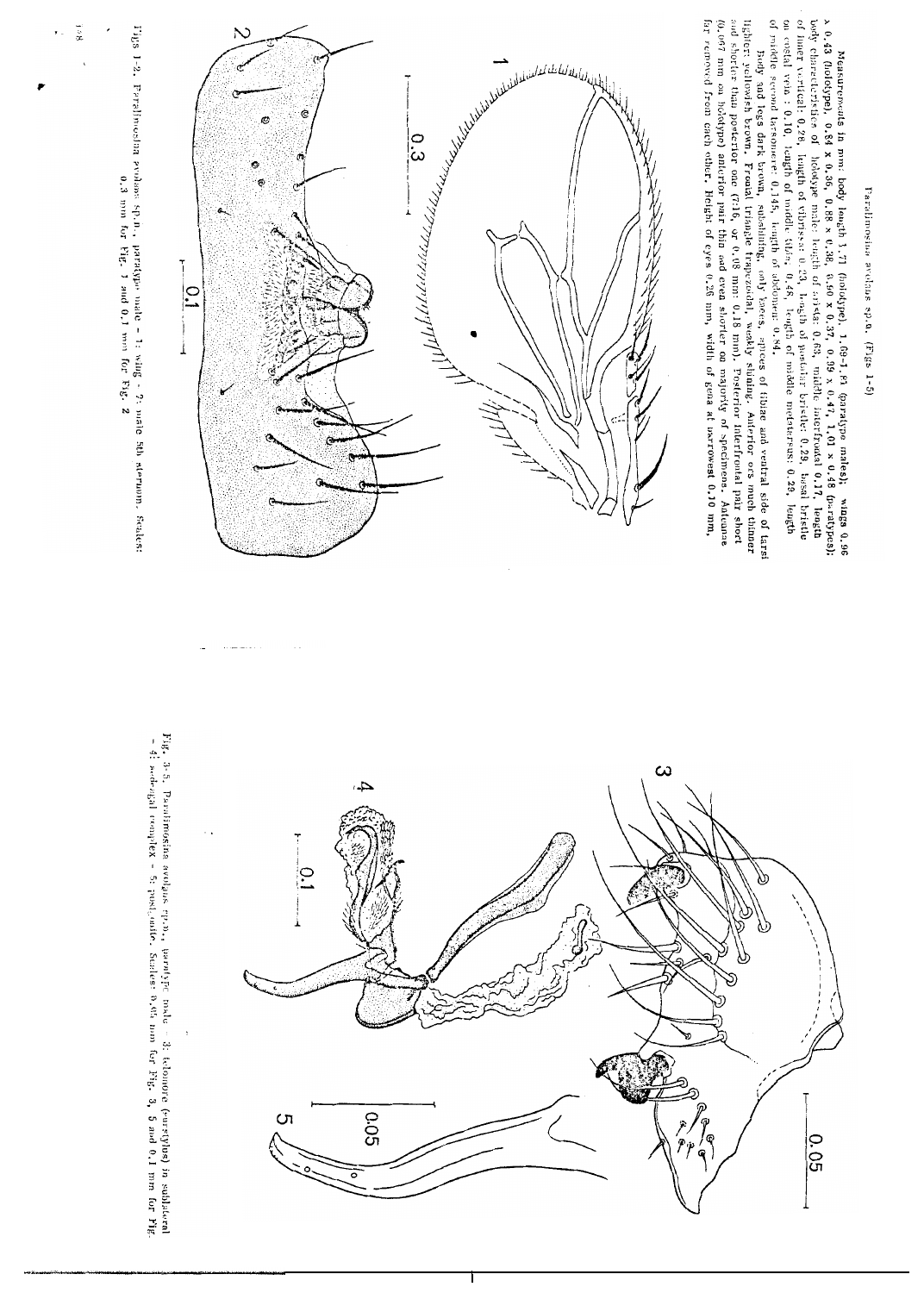[.e. eyes not reduced. Arista with 0.015 mm long cilia. Thoracic chaetotaxy as in its congeners (2 pairs of de, no prst, etc.). Sternopleural birstle rather thin and comparatively short, only 0.16 mm. Apical scutellar 0.57 mm, bnsal scutellar pair 0.34 mm (holotype). Costal vein dark brown, other veins light brown to ocareous, plane of wings dark browii. It is a brachypterous species, i.e. venation is complete (Fig. 1), wings are rounded, veins are comperarively thick. Discal cell with two distal appendages, bristles mg<sub>1</sub> almost as long as basa! bristle (this iatter is the shortest iii the reduced-winged forms of this species-group). Middle tibia with anterodorsal and posterodorsal bristle pairs at upper third and nt distal 7/9.

Male 5th sternum (Fig. 2) resembling to that of P. beckeri bnt more transverse; posterior media! lobe longer, more sparsely pilose and also slightly diiferent in shape; in addition, the media! row of robust spines iii front of the medid thick (stripe) is terminated laterally by a<br>single longer spline (2-3 in beckeri) and posterior margin displaying a distinct transverse, pale pigmented and finely pubescent area. Perlandrium, hypandrium and pseudocercl as in P. berkeri incl. their chaetotaxy, Telomere (surstylus) (Fig. 3) vory similar to that of P. beckeri but somewhat longer (higher), particularly nt posterior lobe; its anterior lobe relatively large and carryilig more setae than that of P. beckeri. Micropubescence not developed on posterior lobe Aedeagal coniplex (Fig. 4) with phallophore and distiphallus formed as in P. beckeri (see PAPP and ROHÁČEK, 1981) except for the armature of apical part of distiphallus. Postgonite (Fig. 5) slender, loiig and with siniple apex but without subapical tubercle (cf. Fi;. 19 of PAPP and a ROHÁČEK, 1981). thus rather resembling thnt of franzi. Ejaculatory apodeme present but small.

Holotype mnle: Canary Is., La Palma, Strasse von Sta. Cruz zum Tunel de la Cubre, Cesiebc aus Laubstreu unter Castanea und Lorbeer, 17.2.1982 (Sp 1436-88), leg. H. Franz.

Parntypes:  $5\overrightarrow{C}$ : data same as for the holotype.

The new species is extremely similar to P. beckeri and it forms undoubtedly its closest known relative. There is a considerable resemblance in the formatioii and arniature of male genitalia (e.g. telomere, aedeagus) but also in the cephalic and tibial chaetotaxy. However, it can be easily recogiiized by its reduced and very dark wings and relatively stout body apart from other differences in the armature of the male 5th sternum and the shape of its posterior lobe, iii the length of teiomere and tiie difference in the form of the apica! part of postgonite.

#### Paralimosina franzi L. Papp & Roháček, 1981 (Figs 6-7)

Material studied: 3 c: Tenerife. Anagagebirge, Barranco de Iguana oberhalb des Barrio de Punta Anaga, Gesiebe aus feiichter bis nasser Lorbeerwaldstreu, 25.2.1932 (Sp 1493).

The original descriptioii (L. PAPP & ROHÂCEK, 1981, p. 140) was based on a single pair of severely damaged specimens. The three males collected recently by Prof. II. FRANZ enabled us to supplement it as follows: Male 5th sternum (Fig. 7) cilaracterized by its comparatively small posteromedial lobe with long micropubescence on posterior margin and by a rather uniform row of thick spines iii front of the medial, darkly pigmented thick (stripe), these spines lengthening laterad. Telomere (surstylus) (Fig. 6) with long setiform hairs iiot only on the upper pnrt of posterior lobe but there are two hairs also above the amerior double-pointed spille and other two at ventral margiii of the posterior part. Around the posterior robust spine there is an area covered by rather long micropubescence (longest among the species of this group).

Discussion. The new species, Paralimosina avolans sp.n., described here, is the seveilth species of the Paralimosina beckeri-group. It belongs to the first subgroup of L. PAP? & RO-HAČEK (1981), which comprises also P. beckeri, P. romerensis and P. franzi, Of these, P. beckeri seems a widely distributed species known from the majority of the islands of the Cana-<br>ries (see also new records above), while the other three species (all brachypterous) are limited to different islands (P. avolans sp.n. is endemic for La Palma, P. franzi to Tenerife and gomerensis to La Gomera). Apparently their common ancestor was a macropterous species similar tu that of P. beckeri, It is very interesting, that the other two brachypterous species (forming the second subgroup) also occur on Tenerife (P. pilitemorata) and Ln Gomera (P. anaptera) and thus is seems highly probable that they evolved from a different, fully winged, ancestral species. The seventh species from La Palma has not been described and it is yet unplaced in any of the subgroups owing to insufficient material tur study (see L. PAPP and ROHAČEK, 1981). This discussion is designed tu correct some mistakes involved in the discussion of L. PAPP and ROHÁČEK.

 $150$